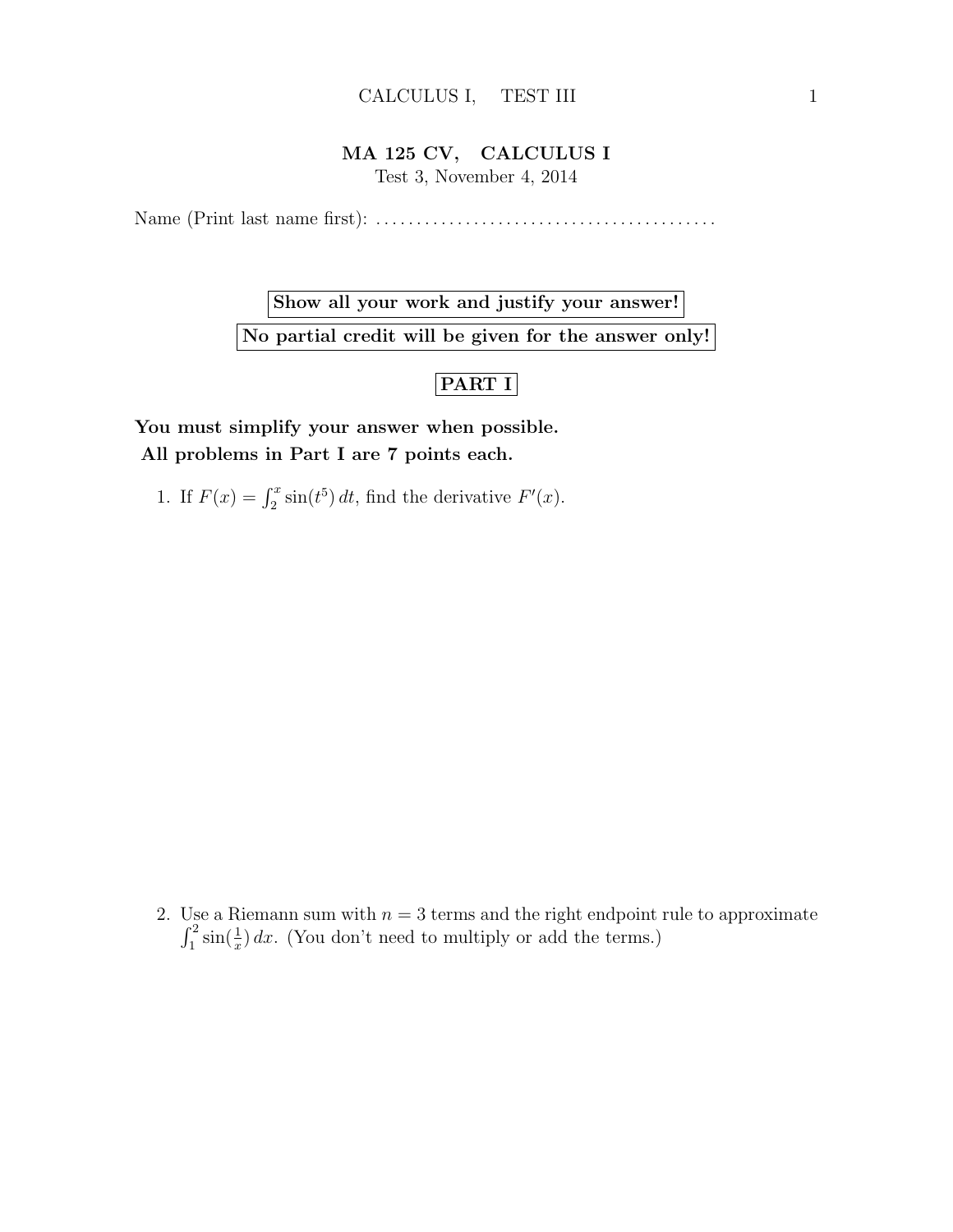3. Evaluate  $\int x(x^2 + 1) dx$ 

4. Evaluate  $\int x \sin(x^2) dx$ 

5. Evaluate  $\int \frac{x^2+1}{\sqrt{x}}$  $rac{\pm 1}{x} dx$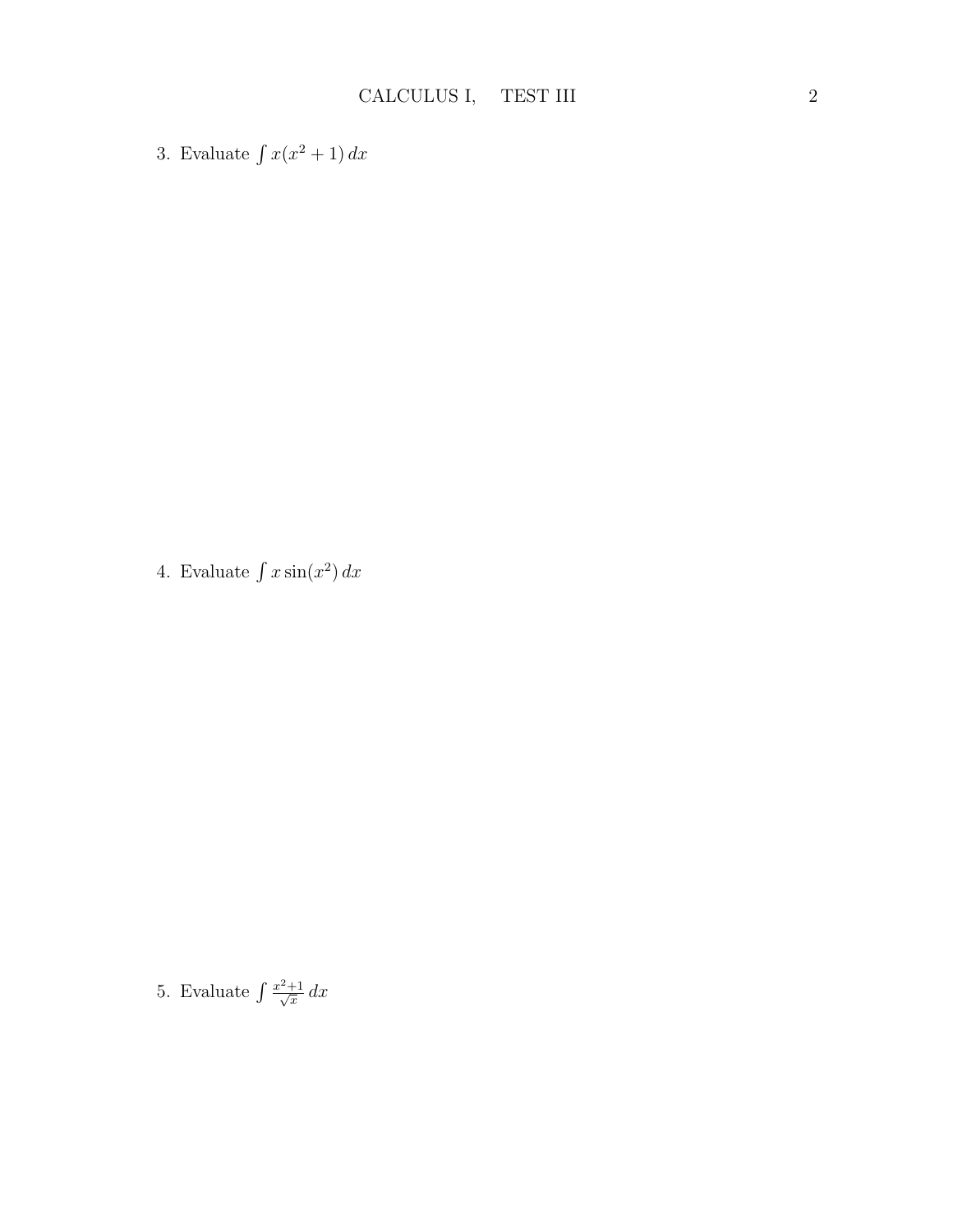6. Find the average value of the function  $f(x) = \sin(x)$  on the interval  $[0, \pi]$ .

7. Evaluate  $\int \sqrt{\cos(x)} \sin(x) dx$ .

8. Evaluate 
$$
\int_{-2}^{2} \frac{x \cos(x)}{x^6 + 1} dx
$$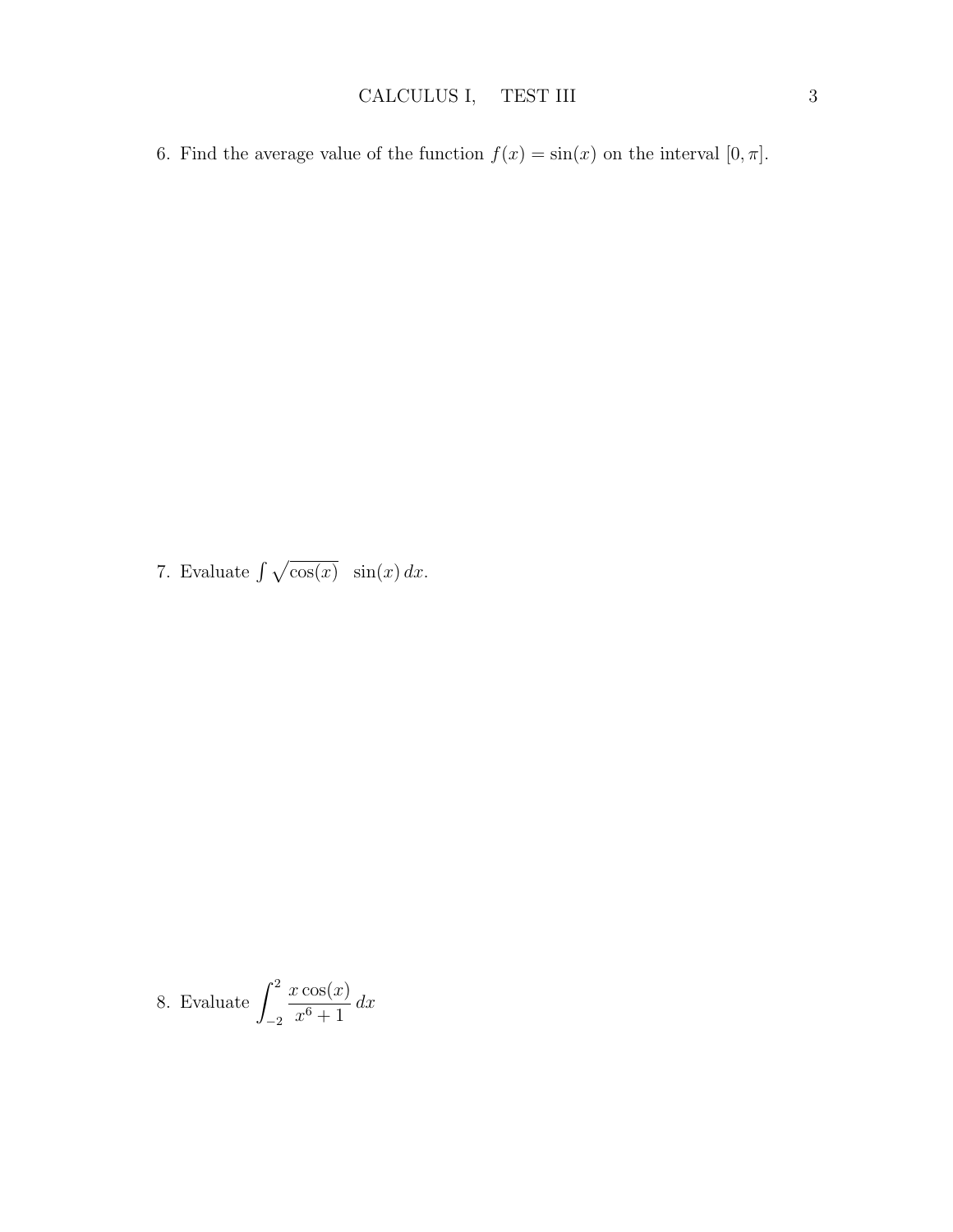# PART II

# All problems in Part II are 11 points each.

1. Evaluate  $\int_0^1 (2x+1)\sqrt[4]{2x^2+2x} dx$ 

2. Evaluate 
$$
\int \frac{x^2}{(x+5)^{50}} dx
$$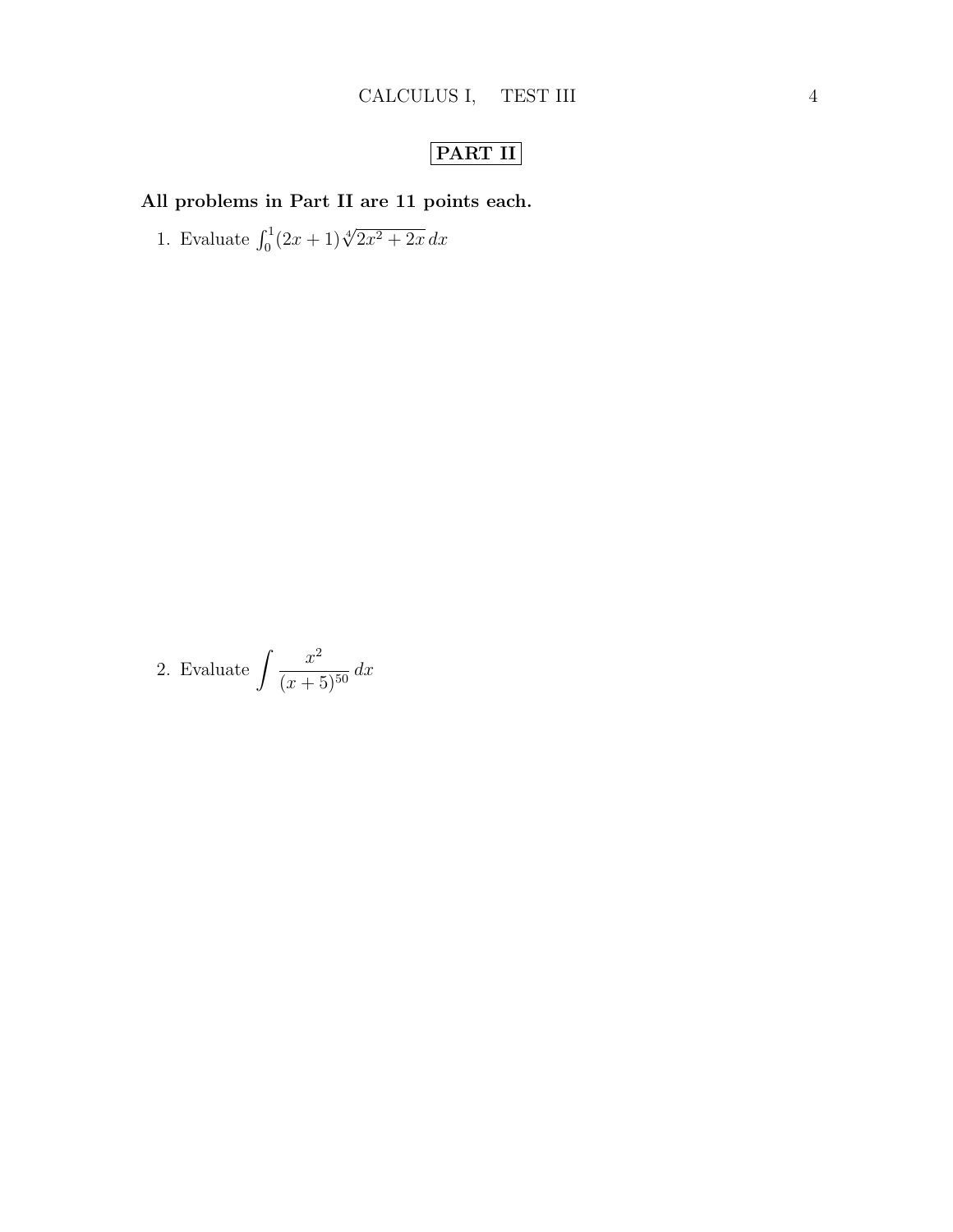3. Evaluate  $\int_{-1}^{1}$ √  $1 - x^2 dx$ . (Hint: consider the graph.)

4. If oil leaks out of a well at a rate of  $200 t(m^3/h)$ , find the amount of oil that leaks out during the first 3 hours.